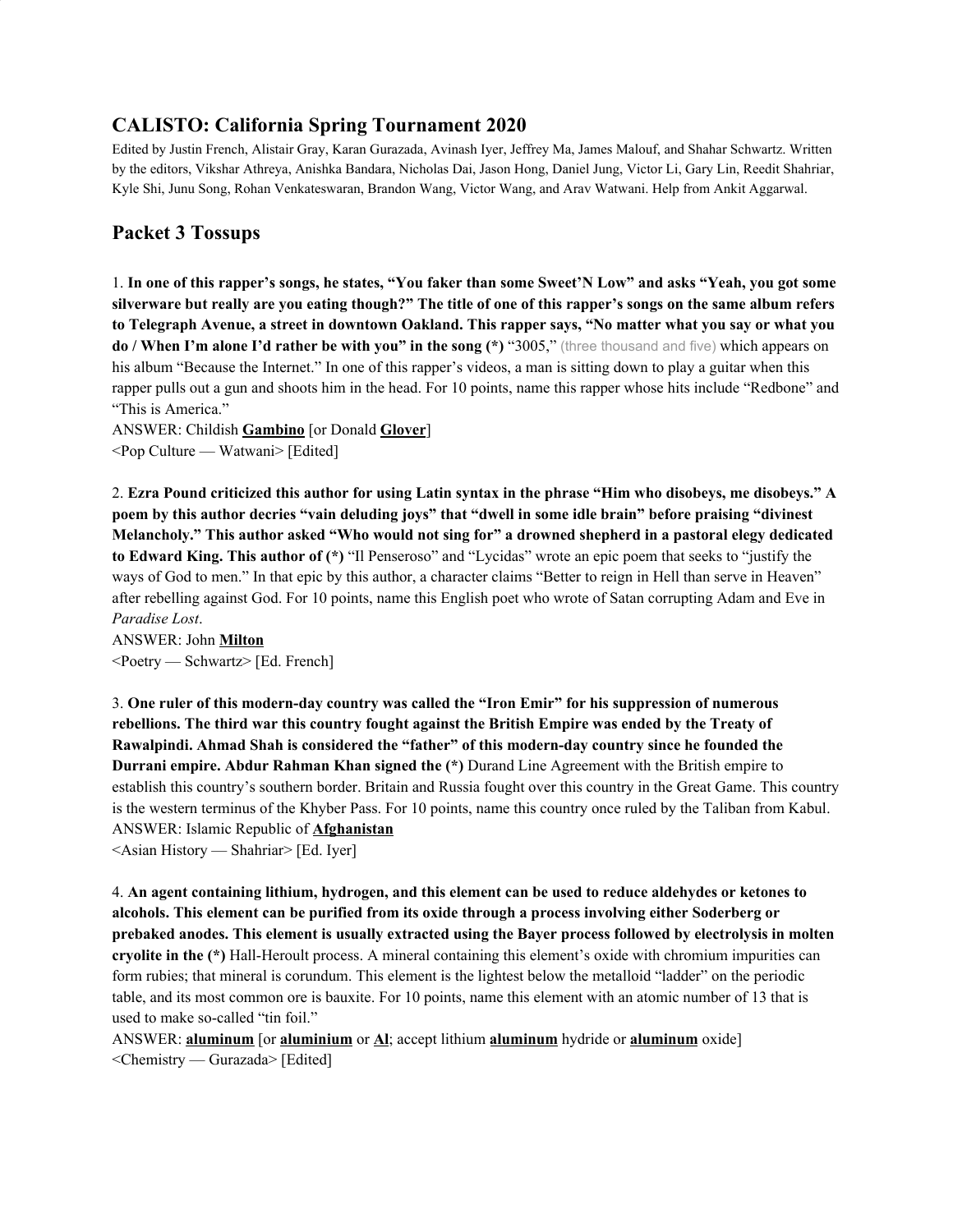5. The main theme of this musical begins with a sustained D minor chord that descends chromatically to a B-flat major triad. Another song in this musical commands "turn your face away from the garish light of **day." In this musical, Carlotta complains about having to sing in the dissonant opera (\*)** *Don Juan Triumphant*. The title character of this musical sings "The Music of the Night" and "Angel of Music" in his attempts to woo the reluctant Christine Daaé (DAH-ay). This musical is based on a novel by Gaston Leroux (luh-ROO). For 10 points, name this Andrew Lloyd Webber musical about a villain in the Paris opera house.

ANSWER: *The Phantom of the Opera*

<Musicals — French> [Edited]

6. **Valerie Ford sued this region over its controversial Bill 101. Tommy Douglas inspired a leader of this region to undertake a rural electrification initiative. This region underwent the "great darkness" before** implementing a set of economic and political reforms known as the Quiet Revolution. The only peacetime use **of the War Measures act came after James Cross and (\*)** Pierre Laporte (LAH-porh-tuh) were kidnapped by this region's FLQ terrorist group. Premier Réné Lévesque (REH-nay lay-VEK), the leader of this region's PQ party, supported this region's independence referenda in 1980 and 1995. For 10 points, name this French-speaking province of Canada.

ANSWER: **Québec** [accept Front de Libération du **Québec**; accept Parti **Québec**ois] <British/Commonwealth History — Iyer> [Edited]

7. A sexual description of baking bread appears in one of the ninety-four of these texts collected in the *Exeter* Book. One of these texts describes "an eve in a blue face" that "saw an eve in a green face." Odin defeats **Heidrek and Vafthrudnir in two examples of an Old Norse literary trope about (\*)** contests of composing these texts. A chapter set "in the dark" beneath the Misty Mountains includes texts of this kind about "wind," "time," and "sun on the daisies." In that chapter, the question "What have I got in my pocket?" is unfairly used as one of these texts. For 10 points, name these enigmatic questions that Bilbo and Gollum pose to each other in a chapter of *The Hobbit*.

ANSWER: **riddle**s <Other Literature — French> [Edited]

8. **This thinker first devised a "logically ideal" language that would be based on atomic propositions. This thinker introduced the controversial axiom of reducibility as part of the ramified theory of types, opposing the theories of Gottlob Frege** (FRAY-guh)**. Zermelo-Fraenkel theory has largely replaced a formalization of mathematics advanced in a book by this philosopher and (\*)** Alfred North Whitehead. This philosopher's paradox is the question of whether a set that contains all sets that do not contain themselves *does* contain itself. For 10 points, name this English philosopher who wrote *Why I Am Not a Christian* and *Principia Mathematica*. ANSWER: Bertrand **Russell** [or Bertrand Arthur William **Russell**]  $\leq$ Philosophy — Gray> [Edited]

9. **The distributed computing framework Hadoop** (huh-DOOP) **is written in this language. Packaging tools made for this language include Ant and Maven** (MAY-vin)**. This language's version 1.5** (one-point-five) **introduced its generics, denoted with angle brackets. Graphics libraries commonly used in this language include AWT** (A-W-T) **and Swing. Scala** (SKA-la) **and Kotlin** (COT-lin) **compile to this language's bytecode, which runs on this language's (\*)** virtual machine. This language uses just-in-time compilation to execute files with a .class (dot-CLASS) or .jar (dot-JAR) extension. This language prints console output using System.out.print ("system dot out dot print"). For 10 points, name this object-oriented language developed by Oracle, whose name is a word for coffee.

ANSWER: **Java** [do NOT accept or prompt on "JavaScript"]

<Computer Science — Gurazada> [Ed. French]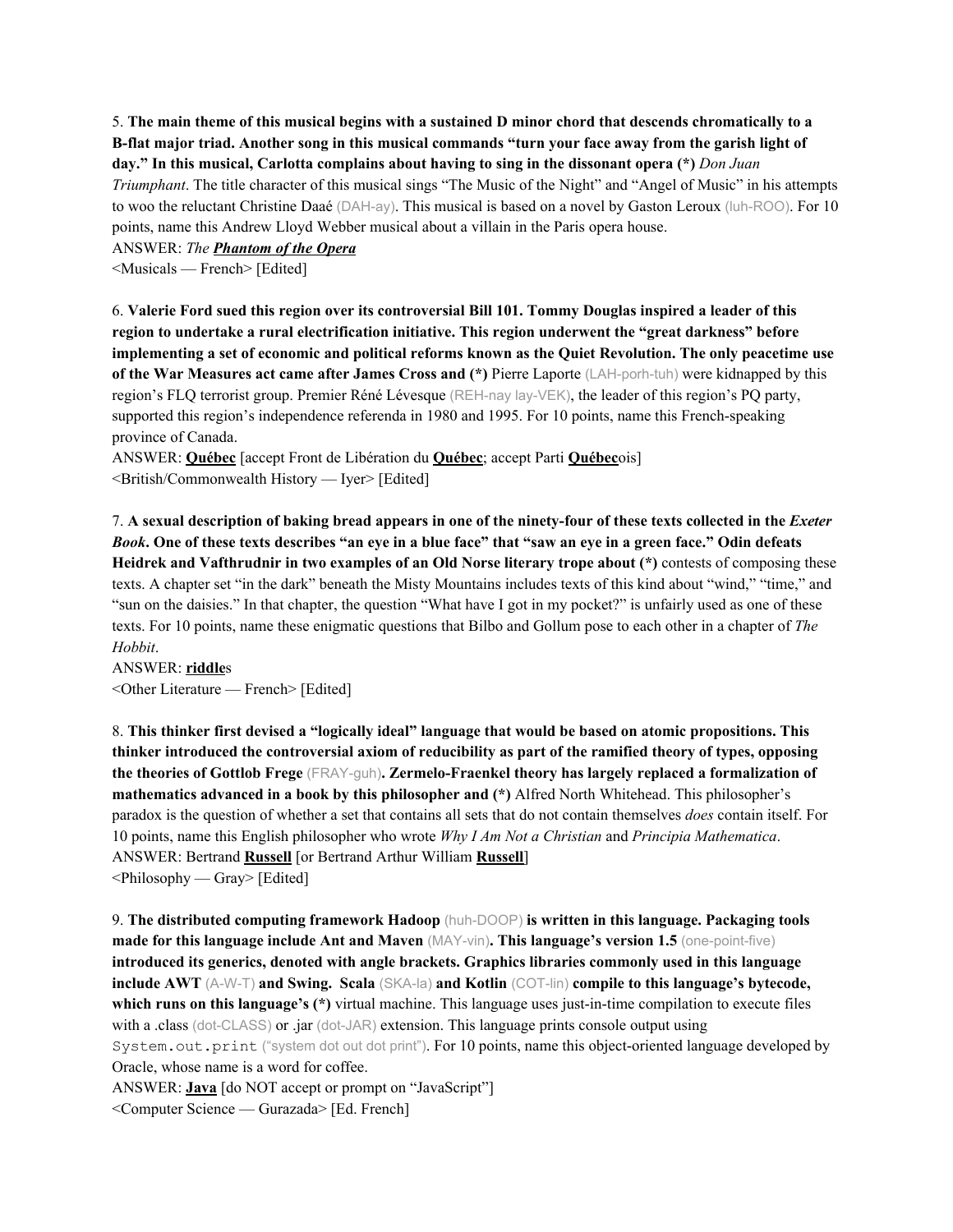10. **Many artists in this movement studied under the former Bauhaus professor Josef** (YO-sef) **Albers at Black Mountain College. Helen Frankenthaler used the soak-stain technique while working in a branch of this** movement. When he learned that they would be hung in a restaurant instead of the lobby, an artist from this **movement refused to complete a series of murals for New York's Seagram Building. Hans** (\*) Namuth (NAY-mith) photographed an artist from this movement in the process of "action painting," which was used to create works like *Lavender Mist*. For 10 points, name this American art movement of artists like Mark Rothko and Jackson Pollock.

ANSWER: **abstract expressionism** [prompt on **color field** painting; do NOT accept or prompt on "abstract" or "expressionism"]

<Painting — Ma> [Ed. Malouf]

11. One of these shapes is formed by the set of points in the complex plane that do not approach infinity when a rational function is repeatedly applied. If the set of values a dynamical system tends towards is also one of these shapes, then it is called "strange." The Lorenz attractor is one of these shapes, as is the (\*) Julia set. The topological dimension of one of these shapes is less than its Hausdorff dimension, which may not be an integer. The name of these shapes was coined by a mathematician who had earlier studied them in his paper "How Long is the Coast of Britain?" For 10 points, name these self-similar shapes exemplified by the Koch (cock) snowflake and the Mandelbrot set.

ANSWER: **fractal**s <Math — French> [Edited]

12. **At this event, a proposal to "insert essential principles only" was made by a "Committee of Detail."** Robert Yates wrote "Notes of the Secret Debates" of this event. A participant in this event declared at its end that a sun carved into the back of a chair must have been rising instead of setting. Because he "smelt a rat," **(\*)** Patrick Henry refused to participate in this event. Compromises at this event include the Connecticut Compromise between the Virginia and New Jersey Plans and the Three-Fifths Compromise. For 10 points, name this 1787 event held in Independence Hall in Philadelphia where delegates drafted and signed the central document of U.S. law.

ANSWER: the **Constitutional Convention** [or the **Philadelphia Convention** or the **Federal Convention**; prompt on answers describing writing the Constitution]

<US History — Gray> [Edited]

13. In a story by this author, a character obsessively repeats the "Jesus Prayer" while on a date. A character in a story by this author labels a woman a "God-damned sneak" after accusing her of staring at his feet **before he shoots himself in his hotel room. (\*)** Seymour describes the title creatures while at the beach in a story by this author, who described the Glass family in *Franny and Zooey* and "A Perfect Day for Bananafish." This author also wrote a novel in which a character leaves Pencey Prep and returns home to spend time with his sister, Phoebe. For 10 points, name this author who portrayed the life of the teenager Holden Caulfield in *The Catcher in the Rye*.

ANSWER: J. D. **Salinger** [or Jerome David **Salinger**]

<Short Fiction — V. Wang> [Ed. Venkateswaran]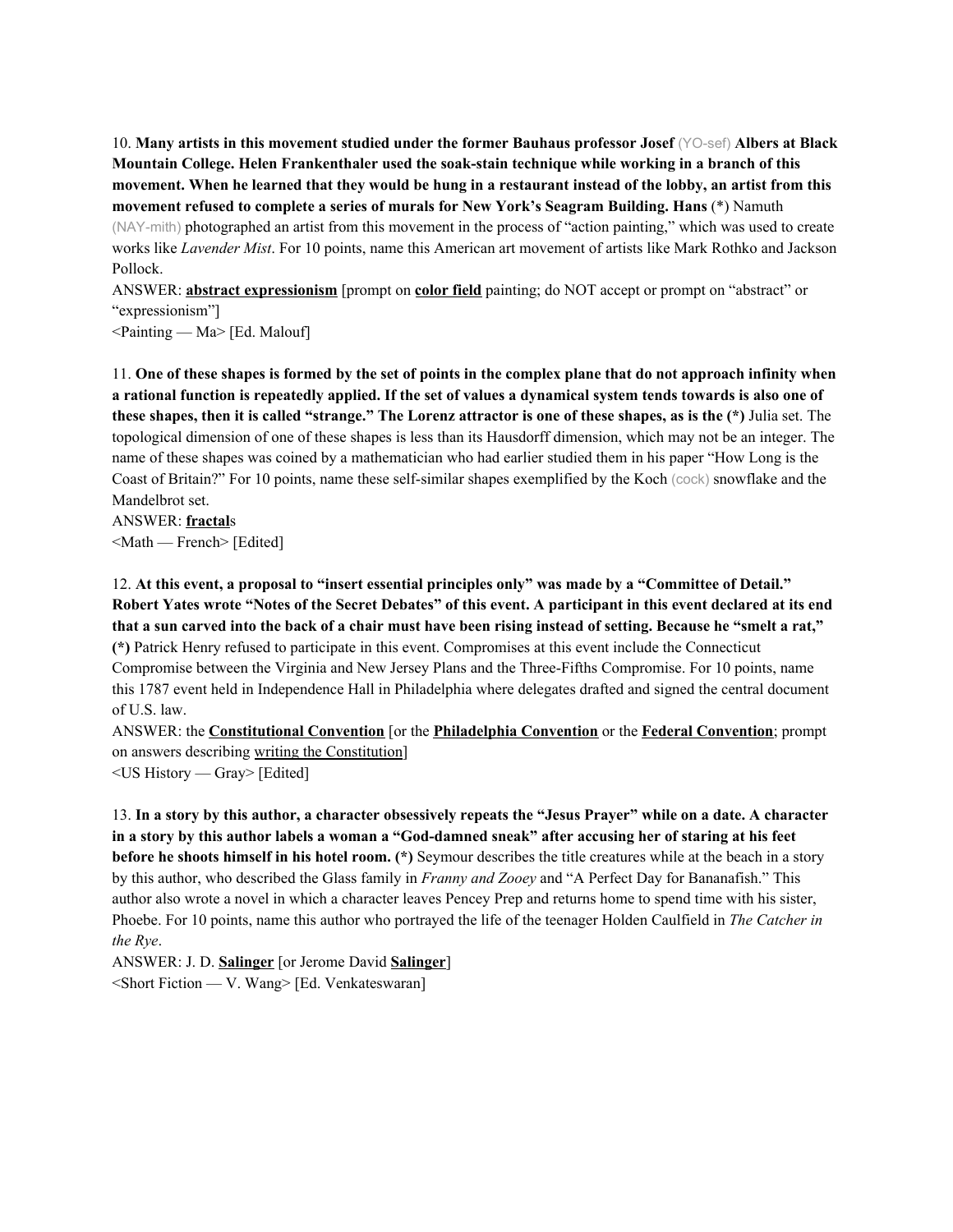14. This man fathers Melanippus after having sex with Perigune on a bed of asparagus. Prior to this man's birth, his father is told "do not loosen the protruding foot of the wineskin" by the Oracle of Delphi. Cimon (KYE-muhn) **recovered this man's bones after leading an expedition to Skyros, where this hero died. Unlike his friend (\*)** Pirithous (pih-RITH-oh-us), Heracles frees this hero from the Chair of Forgetfulness. This hero's father, Aegeus (EE-gee-us), drowns himself in the ocean after this hero forgets to change his sails from black to white. This hero uses a thread of string given to him by Ariadne to escape the labyrinth. For 10 points, name this Athenian hero who slew the Minotaur.

#### ANSWER: **Theseus**

<Mythology — Schwartz> [Ed. French]

15. **A gas of these particles has zero chemical potential and is described by the Planck spectrum. These particles** *gain* **energy in scattering described as "anti-Stokes." Accelerating charged particles produce these particles in bremsstrahlung. These particles** *lose* **energy when they collide with charged particles in (\*)** Compton scattering. These particles appear as wavy lines on Feynman diagrams, and their energy is equal to Planck's constant times frequency. According to QED, these gauge bosons mediate the electromagnetic force. For 10 points, name these massless quanta of light.

ANSWER: **photon**s [prompt on gamma or bosons] <Physics — Schwartz> [Ed. Gurazada]

16. In this novel's first chapter, a woman gives birth in "The Paulownia Court" to a character who later marries a girl named after the wisteria flower. After a character in this novel reads a poem that ends, "May lavender, the hue of the troth, be as fast," another character marries the daughter of the Minister of the Left. **The title character of this novel is often addressed with the epithet (\*)** "Shining." The death of this novel's title character is implied by a blank chapter titled "Vanished Into the Clouds." Lady Aoi (ah-OH-ee) is one of the many romantic partners of this novel's title prince. For 10 points, name this 11th century novel by Lady Murasaki Shikibu. ANSWER: *The Tale of Genji* [or **Genji** Monogatari]

<Long Fiction — Li> [Ed. Venkateswaran]

17. **I-cell disease occurs due to a defective phosphotransferase enzyme in this structure. Brefeldin A blocks the activation of ADP-ribosylation factors within this structure. This organelle is the destination of vesicles coated with COPII** (cop two)**. Molecules are tagged with (\*)** mannose 6-phosphate in this organelle to be sent to the lysosome. The rough endoplasmic reticulum transports molecules to this organelle for post-translational modification. This organelle's *cis* face receives vesicles while its *trans* face secretes them, and it is composed of cisternae. For 10 points, name this organelle that packages and modifies proteins, named for an Italian scientist. ANSWER: **Golgi** apparatus [or **Golgi** complex or **Golgi** body] <Biology — Schwartz> [Ed. Gurazada]

18. The last movement of this composer's final symphony begins with the introduction of the whole note motif (read slowly)  $C, D, F, E$  and ends with a five voice fugato coda. Instead of an introduction, a divided viola **accompaniment figure opens this composer's somber penultimate symphony. This composer's popularity among the Bohemians resulted in his (\*)** "Prague" Symphony, which is in D major like his "Paris" Symphony. This composer's only two minor key symphonies are referred to as the "Little" and "Great" G minor symphonies. For 10 points, name this composer of 41 symphonies, the last of which is nicknamed "Jupiter." ANSWER: Wolfgang Amadeus **Mozart** [Johannes Chrysostomus Wolfgangus Theophilus **Mozart**] <Classical Music — Gurazada> [Ed. Ma]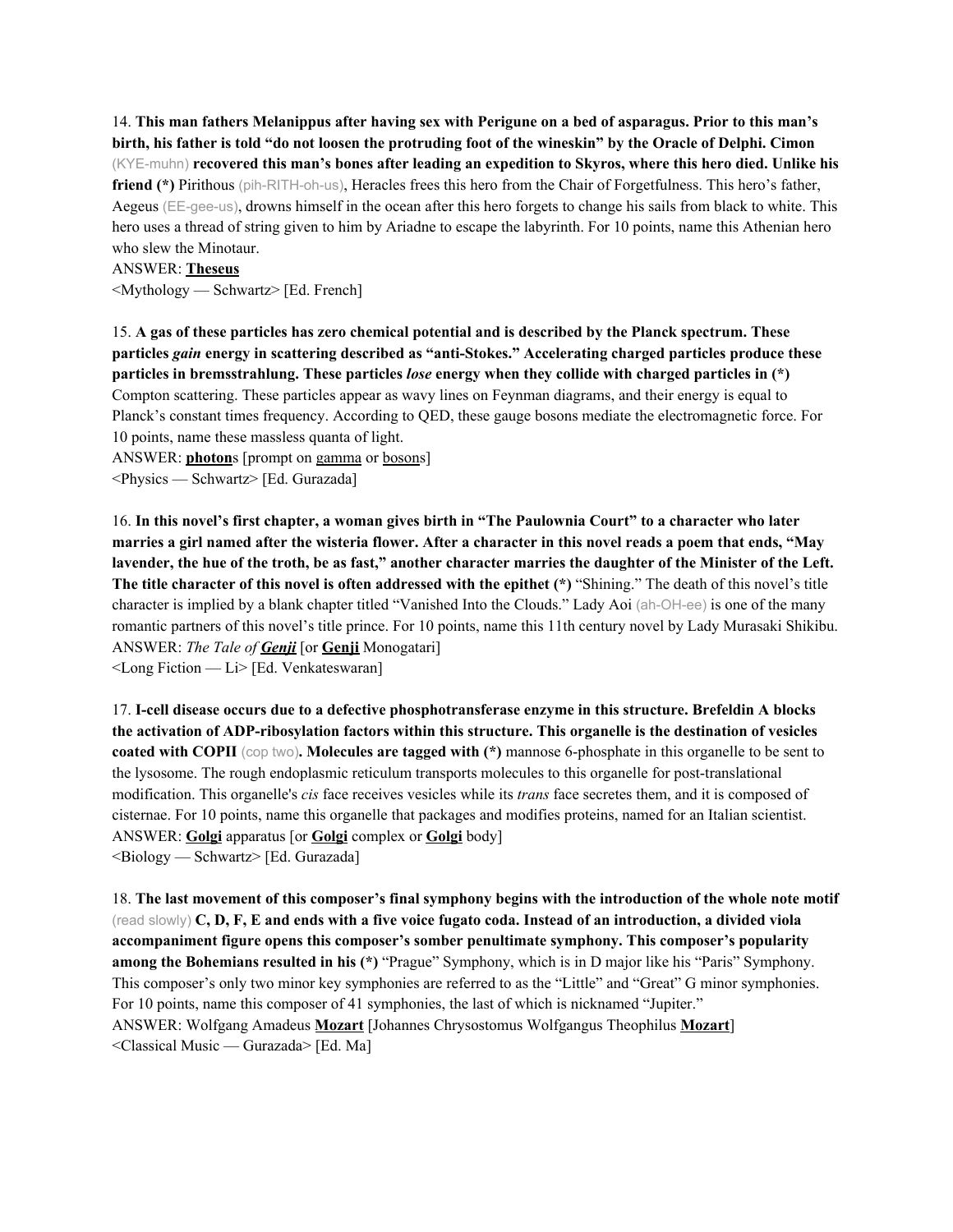19. **This politician is advised by UC Berkeley economists Gabriel Zucman and Emmanuel Saez. This politician advocates creating a Department of Economic Development to support "economic patriotism." The** Ending Too Big to Jail Act was introduced by this senator. This senator has proposed paying for (\*) Medicare for All by instituting a two-cent wealth tax, and wants to break up Amazon. This candidate took a DNA test to prove she had Native American ancestry in response to Donald Trump's mocking nickname for her, "Pocahontas." For 10 points, name this former Democratic presidential candidate who is the senior Senator from Massachusetts. ANSWER: Elizabeth Ann **Warren**

<Current Events — French> [Edited]

20. **This ruler's crushing victory at the battle of Wagram led to the retirement of his opponent Archduke Charles from military duty. Thomas Carlyle coined the phrase "whiff of grapeshot" to describe this ruler's** suppression of an uprising. Forces loval to this ruler lost at the battles of Bailen and Salamanca, which **weakened the throne this ruler gave to his brother (\*)** Joseph. The Dos de Mayo uprising targeted this man's forces in Spain, who were defeated by a force led by Arthur Wellesley. For 10 points, name this emperor of France who lost to the Duke of Wellington at Waterloo.

ANSWER: **Napoleon** [or Napoleon **Bonaparte** or **Napoleon** I; do NOT accept or prompt on "Napoleon III" or other regnal numbers]

<European History — Shahriar> [Ed. Iyer]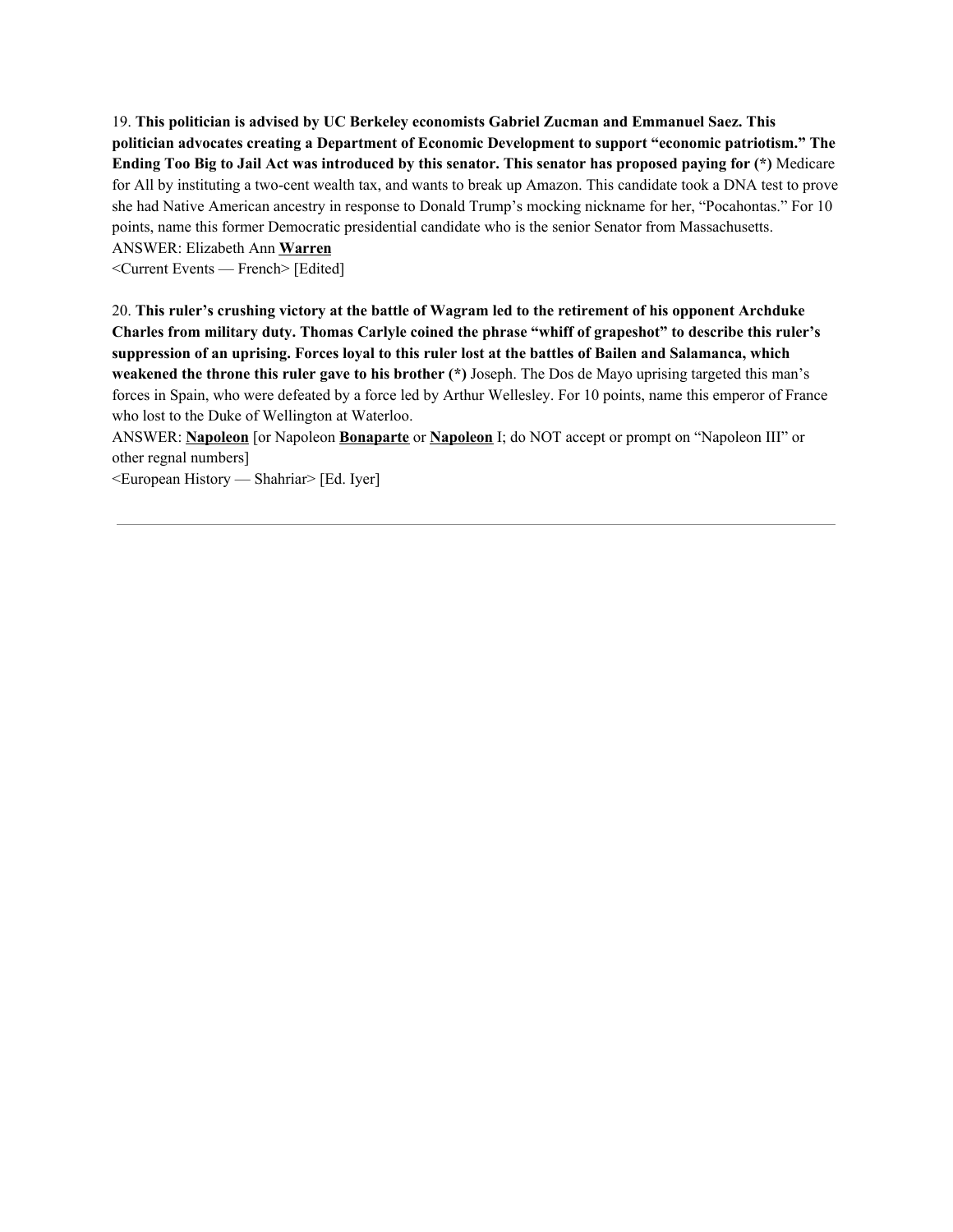# **Packet 3 Bonuses**

1. In this film, Dmitri finds a lewd Egon Schiele (AY-gon SHEE-leh) painting hanging in the place of the stolen Johannes van Hotyl the Younger painting *Boy with Apple*. For 10 points each:

[10] Name this film which follows the adventures of concierge Gustave H. and bellboy Zero Moustafa around the title establishment.

#### ANSWER: *The Grand Budapest Hotel*

[10] *The Grand Budapest Hotel* was directed by this auteur-director. His other films include *Moonrise Kingdom* and *The Royal Tenenbaums*.

#### ANSWER: Wes **Anderson**

[10] Anderson's most recent film, *Isle of Dogs,* was created using this technique. This type of animation involves incrementally moving objects between individually photographed frames.

#### ANSWER: **stop motion** animation

 $\leq$ Film — Ma $>$ [Edited]

2. Infiltration basins are designed to help replenish these structures. For 10 points each:

[10] Name these structures, which are depleted by overdrafting. The leading cause of land subsidence is the depletion of these structures.

#### ANSWER: **aquifer**s

[10] The depletion of groundwater from aquifers often decreases the height of this level. Agricultural regions use drainage systems to control the height of this level, below which the ground is saturated with water.

ANSWER: **water table** [accept **watertable** control]

[10] Water may become a scarce resource in parts of the world due to groundwater depletion and a climate-driven increase in these events. These events occur when a region does not receive enough rain.

ANSWER: **drought** [accept meteorological **drought** or hydrological **drought** or agricultural **drought** or socioeconomic **drought**]

<Earth Science — Schwartz> [Ed. French]

3. *The Classic of Mountains and Seas* lists a bronze sculptural motif called the *taotie* among this many malevolent animals. For 10 points each:

[10] Name this number. This number is considered bad luck in East Asian cultures because the word for it sounds like the word for death.

## ANSWER: **four** [or *sì*]

[10] *The Classic of Mountains and Seas* also lists four benevolent animals, including this powerful animal that flies accompanied by lightning and thunder. This animal is the only mythical creature in the Chinese zodiac.

## ANSWER: Chinese **dragon** [or *lóng*]

[10] Another benevolent animal, the *fènghuáng*, is misleadingly translated as the Chinese version of this creature from Greek mythology. This animal may have been based on the Egyptian Bennu.

## ANSWER: **phoenix**

<Mythology — French> [Edited]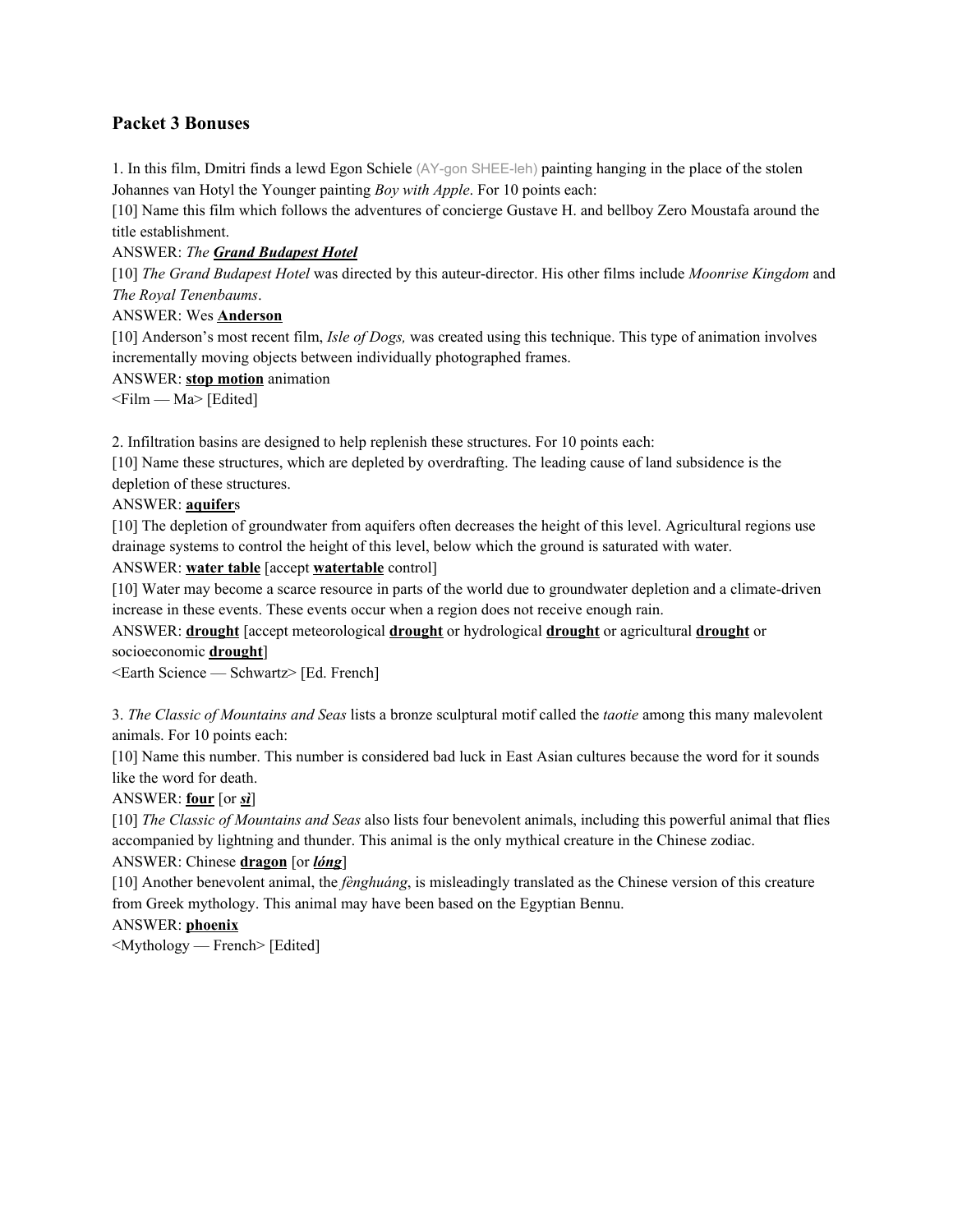4. This military commander's army was defeated at one battle after being overrun at Kalkriese (kal-krysah) hill. For 10 points each:

[10] Name this military commander who suffered a crushing loss to Arminius after ignoring a warning from Segestes. This man was apocryphally told to "give me back my legions" by his superior after that loss.

ANSWER: Quinctilius **Varus**

[10] Varus's loss to Arminius occurred at this 9 AD battle, which led to the loss of three Roman legions and their eagle standards.

ANSWER: Battle of the **Teutoburg** Forest [or Schlacht im **Teutoburger Wald**]

[10] This emperor, Varus's superior, was said to have lamented the loss at Teutoburg Forest by yelling "give me back my legions" at him. This adopted son of Julius Caesar gained power after the battle of Actium.

ANSWER: **Augustus** [or *Imperator Caesar Divi filius Augustus* or **Octavian** or Gaius Julius Caesar **Octavianus** or Gaius **Octavius** Thurinus]

<Ancient/Classical History — Shahriar> [Ed. Iyer]

5. A character in this play appears to fire a gun at his wife, but instead of bullets, it shoots out an umbrella. For 10 points each:

[10] Name this play, in which two couples play emotionally-abusive party games such as "Get the Guests." In this play, Martha screams, "You can't kill him!" after George reports the death of their imaginary son.

# ANSWER: *Who's Afraid of Virginia Woolf?*

[10] This American playwright wrote *Who's Afraid of Virginia Woolf?* This author was nominated for the 2003 Pulitzer Prize for his play *The Goat, or Who Is Sylvia?*

ANSWER: Edward **Albee**

[10] Albee also wrote this one-act play in which Jerry describes a failed attempt to kill his landlady's dog with rat poison. At the end of this play, Jerry gives a knife to Peter and then impales himself on it.

ANSWER: *The Zoo Story*

<Drama — Venkateswaran> [Ed. French]

6. For 10 points each, answer the following about the subjects of Claude Debussy's *Préludes* (pray-ludes):

[10] The first *Prélude* is titled for a sculpture of three figures on top of a column called the "Dancers" of this place. This location is better known as the site of the most famous Greek oracle.

## ANSWER: **Delphi** [or **Pytho**]

[10] The thundering chords of *La Cathédrale Engloutie* (lah cah-THAY-drole ON-glou-tee) evoke the church bells of this submerged city. A legend states that this city off the coast of Brittany will emerge from the waves when Paris sinks.

ANSWER: **Ys** (eece)

[10] A *Prélude* that quotes "God Save the Queen" is an "Homage to Samuel Pickwick, PPMPC." That character is the protagonist of *The Pickwick Papers*, which is by this author.

ANSWER: Charles **Dickens**

<Mixed/Other — Gray> [Edited]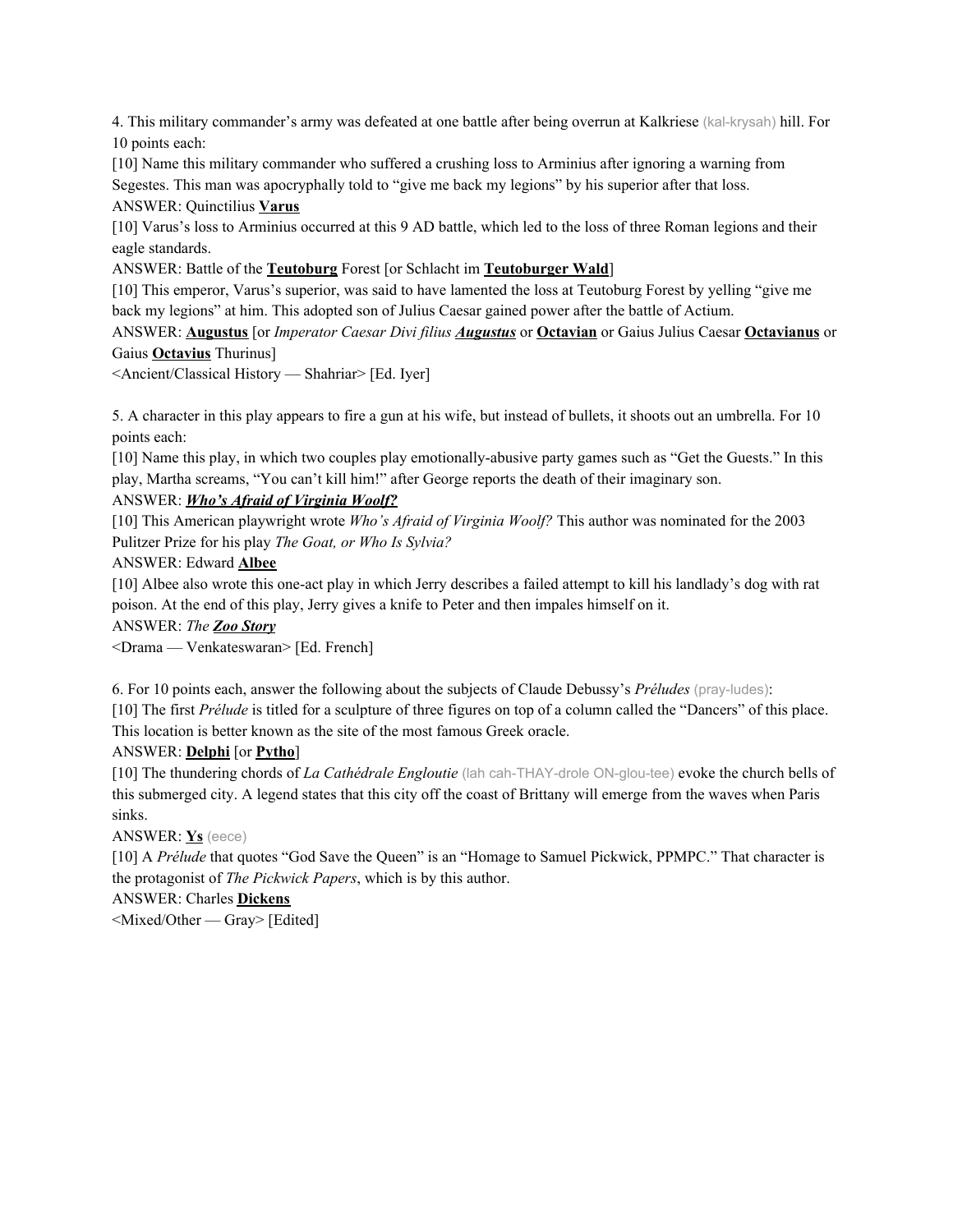7. John Flammang Schrank shot this man in the chest three times before he was due to give a speech, but this leader still gave the speech before seeking medical attention. For 10 points each:

[10] Name this US President who succeeded William McKinley after McKinley's assassination in 1901. This president used the term "Square Deal" for his domestic agenda.

ANSWER: **Theodore Roosevelt** [or **Theodore Roosevelt** Jr. or **Teddy Roosevelt** or **T. Roosevelt**; prompt on Roosevelt]

[10] Roosevelt fought in the Battle of San Juan Hill during the Spanish-American War as a part of this cavalry division, which was established by Leonard Wood.

ANSWER: **Rough Riders** [or **1st United States Volunteer Cavalry**]

[10] Roosevelt sent the Great White Fleet to display U.S. power based on this thinker's theory of hegemony. This thinker wrote *The Influence of Sea Power Upon History*.

ANSWER: Alfred Thayer **Mahan**

<US History — Shahriar> [Ed. Iyer]

8. The first stanza of *The Canterbury Tales* describes a group of these animals that "maken melodye" and "slepen al the nyght with open ÿe." For 10 points each:

[10] Name these animals. The narrator falls asleep and dreams of a "parlement" of these animals in another work by Geoffrey Chaucer.

ANSWER: **bird**s [or *foules* or **fowl**s]

[10] Both *The Canterbury Tales* and *The Parlement of Foules* were written in this form of medieval English that is more recent than Old English.

ANSWER: **Middle** English

[10] In *The Parlement of Foules*, this bird is described as "ever unkinde." The Middle English round "Sumer is icumen in" is sometimes titled after this bird, since it commands this bird to sing.

ANSWER: **cuckoo** [or *cuccu* or *cukkow* or *cuckow* or *kukkow* or *kockow* or *cockou* or *cokkow* or *kukkowe*] <Short Fiction — French> [Edited]

9. This building is named due to its construction on the site of a Roman amphitheatre. For 10 points each: [10] Name this Paduan building commissioned by Enrico Scrovegni. It contains Giotto (gee-oh-toe) di Bondone's fresco cycles *Life of the Virgin* and *Life of Christ*, some of the earliest examples of Renaissance painting. ANSWER: **Arena** Chapel

[10] Giotto also designed the campanile or bell tower of this building. Filippo Brunelleschi (broo-neh-LESS-kee) used a herring-bone pattern in his design for this building's dome, the largest brick dome in the world.

ANSWER: **Florence Cathedral** [or **Duomo** di Firenze or Cattedrale di **Santa Maria del Fiore**; prompt on cathedral]

[10] Giotto's proto-Renaissance style is sometimes named for this empire, which produced the gold-background mosaics found at Ravenna's Basilica of San Vitale. Those mosaics include depictions of Justinian and Theodora. ANSWER: **Byzantine** Empire [accept Italo-**Byzantine**]

 $\leq$ Painting — Li $>$  [Ed. Malouf]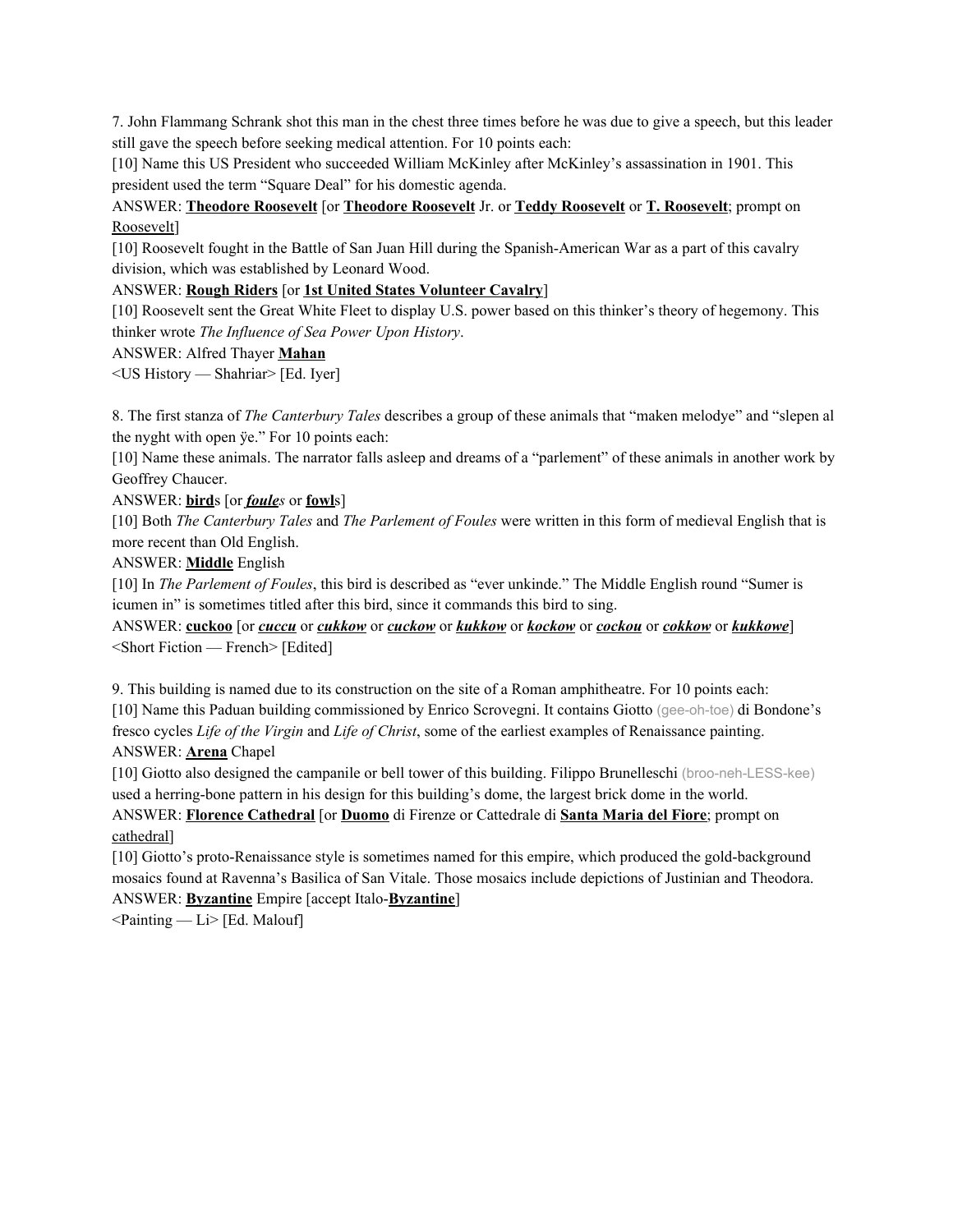10. The Woodward-Fieser (fee-zer) rules are often used when this technique is applied to organic compounds. For 10 points each:

[10] Name this technique, which is used to find the 260:280 ratio for nucleic acids. This technique commonly uses cuvettes (cue-vets) to hold samples.

ANSWER: ultraviolet-visible **spectrophotometry** [or **ultraviolet-visible** spectroscopy or **UV-visible** spectroscopy or **UV-vis** spectroscopy]

[10] Spectrophotometry is based on this law. This law is often concisely stated as  $A = abc$ .

ANSWER: **Beer**'s law [or **Beer**-Lambert-Bouguer law or **Beer**-Lambert law]

[10] The *c* in Beer's law represents this quantity, which can also be represented using square brackets. This quantity is often measured in moles per liter.

ANSWER: **concentration** [accept **molarity**; do NOT accept or prompt on "molality"]

<Chemistry — Gurazada> [Edited]

11. This poem describes the evening as "spread out against the sky / Like a patient etherized upon a table." For 10 points each:

[10] Name this poem, whose epigraph is taken from Dante's *Inferno*. The speaker of this poem repeats "In the room the women come and go / Talking of Michelangelo" before asking "Do I dare / Disturb the universe?"

#### ANSWER: "The **Love Song of J. Alfred Prufrock**"

[10] "The Love Song of J. Alfred Prufrock" was written by this modernist poet of "Portrait of a Lady" and "Rhapsody on a Windy Night." This poet included many arcane literary allusions in *The Waste Land*.

ANSWER: T. S. **Eliot** [or Thomas Stearns **Eliot**]

[10] In "Rhapsody on a Windy Night," the speaker notes that "the moon has lost" this thing. For the musical *Cats*, Trevor Nunn adapted "Rhapsody on a Windy Night" to write the lyrics of a song titled for this thing.

#### ANSWER: **memory**

<Poetry — Schwartz> [Ed. French]

12. X-bar theory was introduced by this linguist to allow for phrases nested to arbitrary depths. For 10 points each: [10] Name this MIT linguist who used the "poverty of the stimulus" to argue for the theory of universal grammar and formulated the sentence "Colorless green ideas sleep furiously."

ANSWER: Noam **Chomsky** [or Avram Noam **Chomsky]**

[10] Chomsky's scathing review of this behaviorist book marked the beginning of the cognitive revolution.

Chomsky argued that this book oversimplified language using a too-vague notion of "controlling stimulus."

ANSWER: *Verbal Behavior* (by Burrhus Frederic Skinner)

[10] Chomsky is best known for his work in this linguistic subfield, which deals with the structure of sentences. In a book named after the "structures" of this field, Chomsky introduced generative grammar.

ANSWER: **syntax**

<Linguistics — Gray> [Edited]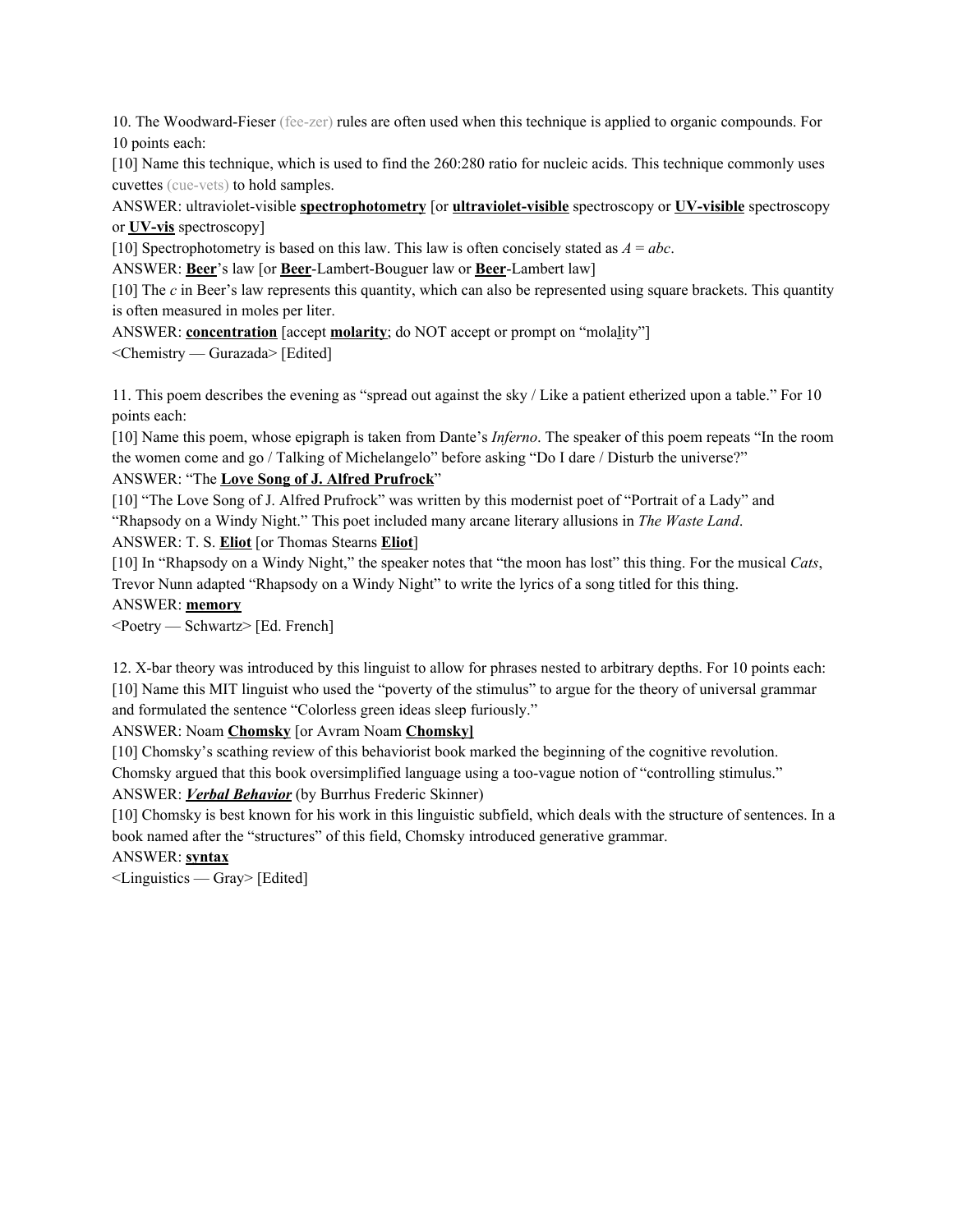13. For a system not subject to any external forces, this quantity is conserved. For 10 points each:

[10] Name this quantity, which is conserved in *all* collisions. It equals mass times velocity.

ANSWER: linear **momentum** [prompt on p; do NOT accept or prompt on "angular momentum"]

[10] By applying the law of conservation of momentum to one of these objects, one may derive the Tsiolkovsky (sol-kov-skee) equation for their "delta-v." On its own, Newton's second law cannot model these objects because these objects lose mass over time.

ANSWER: **rocket**s [or **rocket** engines or Tsiolkovsky **rocket** equation or ideal **rocket** equation or classical **rocket** equation]

[10] According to Noether's theorem, momentum is conserved when this quantity is invariant under spatial translation. The time integral of this quantity is extremized to find the equations of motion.

ANSWER: the **<u>lagrangian</u>** [prompt on *L*; prompt on kinetic energy minus potential energy or  $T - V$ ] <Physics — Gurazada> [Edited]

14. This king's mother was the hunchback Sogolon and he was advised by the griot (gree-OH) Balla Fasséké (fah-SAY-kay). For 10 points each:

[10] Name this man who was born crippled, needing to use an iron staff to walk. When he later taught himself how to walk, the staff magically bent into the shape of a bow.

ANSWER: **Sundiata** Keita [or **Manding Diara** or **Sogolon Djata** or **Nare Maghan** or **Sogo Sogo Simbon Salaba**] [10] The *Epic of Sundiata* describes his victory over Sumanguru Kanté at the 1235 Battle of Kirina, after which he founded this African empire. This empire was later ruled by Mansa Musa, and its cities included Timbuktu. ANSWER: **Mali** Empire [or **Manden** Kurufaba]

[10] Under Mansa Musa, one of these institutions called Sankore flourished in Timbuktu. The Arabic term *madrasa* refers to an Islamic one of these institutions.

ANSWER: **universities** [or **college**s or Islamic **school**s; accept Sankore **University** or **University** of Sankore] <African History — Venkateswaran> [Edited]

15. State Route 120, also known as the Tioga Pass Road, travels through this national park. For 10 points each: [10] Name this California national park, whose Tuolumne (TWA-lum-nee) Meadows are traversed by the Merced River. El Capitan and Half Dome are prominent rock formations in this national park.

ANSWER: **Yosemite** National Park

[10] Most of the peaks in Yosemite National Park are part of this mountain range that separates the Central Valley from the Great Basin to California's east.

## ANSWER: **Sierra Nevada**

[10] Directly south of Yosemite National Park are Kings Canyon National Park and this other national park, whose namesake large trees include the General Sherman.

ANSWER: **Sequoia** National Park

<Geography — Athreya> [Edited]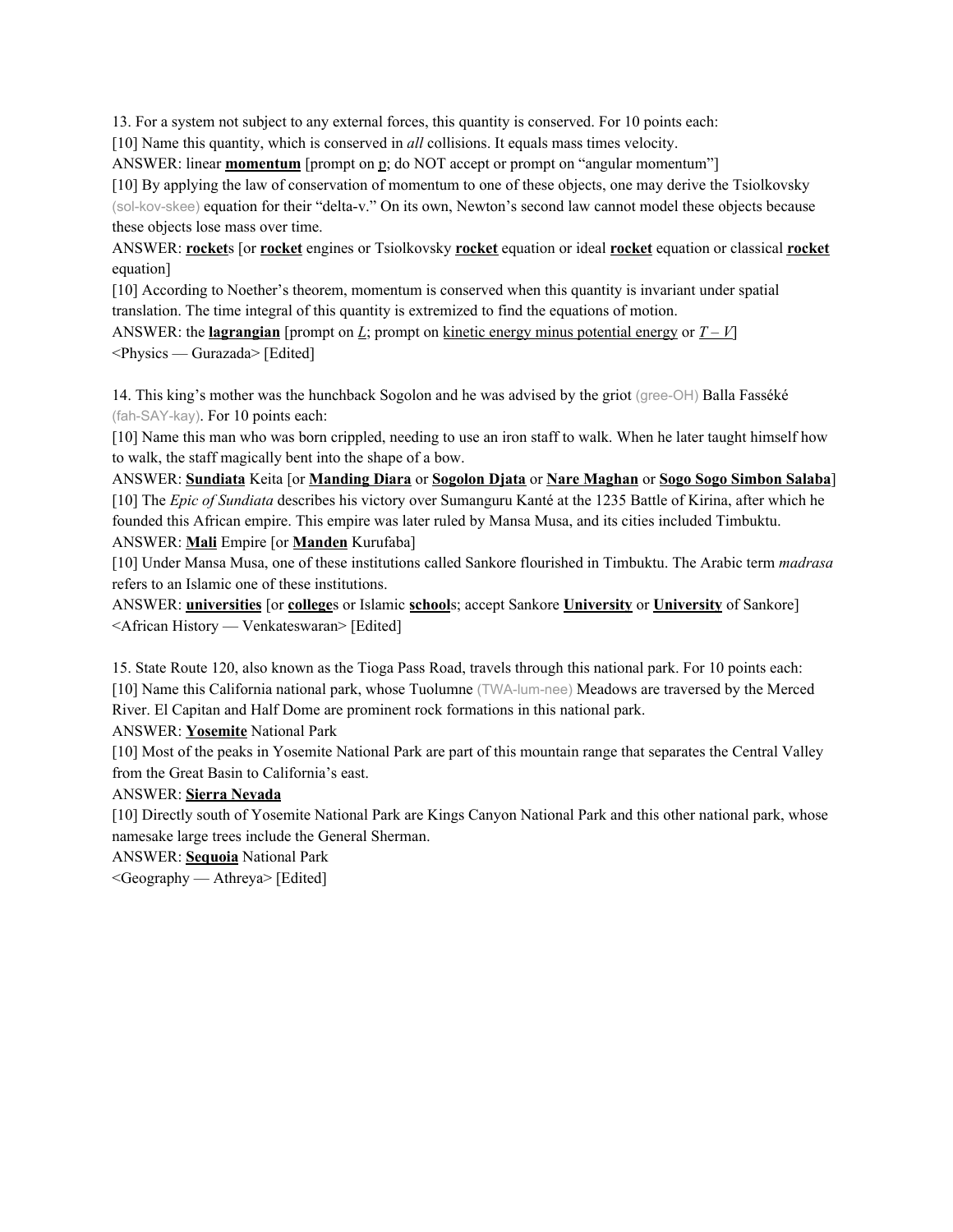16. This musician helped produce the Talking Heads' album *Remain in Light*. For 10 points each: [10] Name this musician, whose albums *Discreet Music* and *Music for Airports* exemplify ambient music. He describes himself as a "non-musician."

## ANSWER: Brian **Eno**

[10] *Discreet Music* consists of one track named after the album and three variations on this older piece. A cello ostinato repeated throughout this piece carries an eight-note figure starting on D.

ANSWER: **Canon** in D [or Pachelbel's **Canon** in D Major]

[10] *Music for Airports* was created by looping music recorded on this material, a technique also used by Steve Reich and Karlheinz Stockhausen. This material records music as magnetic polarization and is stored in cassettes. ANSWER: magnetic **tape** [or cassette **tape** or **tape** music or **tape** loops or **tape** looping]

<Classical Music — Gurazada> [Edited]

17. The Five Holy Wounds of Jesus consisted of nail piercings on each of his hands and feet, as well as one on the side of his chest. For 10 points each:

[10] Jesus received those nail wounds when he underwent this method of execution. The most common symbol of Christianity comes from the instrument of this execution method.

ANSWER: **crucifixion** [accept word forms such as **cucify** or **crucified** or **crucifying**]

[10] Although Jesus was hurt and humiliated by this object that was placed on his head during the Crucifixion, those wounds are not considered to be among the Five Holy Wounds.

## ANSWER: **crown of thorns**

[10] This disciple wanted to see the nail wounds in Jesus's hands and "thrust [his] hands into his side" to ensure that Jesus had actually risen from the dead. After seeing the wounds, this apostle exclaims, "my Lord and my God!" ANSWER: **Thomas** the Apostle [or Doubting **Thomas** or **Didymus**]

 $\leq$ Religion — Gray $\geq$  [Ed. Dai]

18. This party's name means "Ours Alone" or "We Ourselves." For 10 points each:

[10] Name this political party, which does not sit in the British Parliament, founded by Arthur Griffith. This Irish Republican political party was once led by Gerry Adams as well as former IRA leader Martin McGuinness. ANSWER: **Sinn Fein** (shin fain)

[10] This second Taoiseach (tee-sha) of Ireland, who founded Fianna Fáil (fi-ahnna foil), was once a member of Sinn Fein. He was the President of the Daíl Éireann (doyl air-ann) and helped pass the Irish Constitution of 1937.

ANSWER: Eamon **De Valera**

[10] The Dail Éireann sits in this city, the capital of Ireland.

ANSWER: **Dublin** [or **Baile Átha Cliath**]

<European History — Iyer> [Edited]

19. Two characters in this novel visit a church in which every statue and monument has its eyes covered with a white cloth. For 10 points each:

[10] Name this novel. In this novel, a boy with a squint and a woman with dark glasses are guided by the Doctor's wife.

# ANSWER: *Blindness*

[10] *Blindness* is a novel by this author. A large number of blank ballots are cast in an election in this author's follow-up to *Blindness*, which is titled *Seeing*.

ANSWER: José **Saramago** [or José de Sousa **Saramago**]

[10] Saramago is an author from this Iberian nation, which breaks off from Europe alongside Spain in his novel *The Stone Raft*.

ANSWER: **Portugal** [or **Portuguese Republic** or **República Portuguesa**]

<Long Fiction — Schwartz> [Edited]